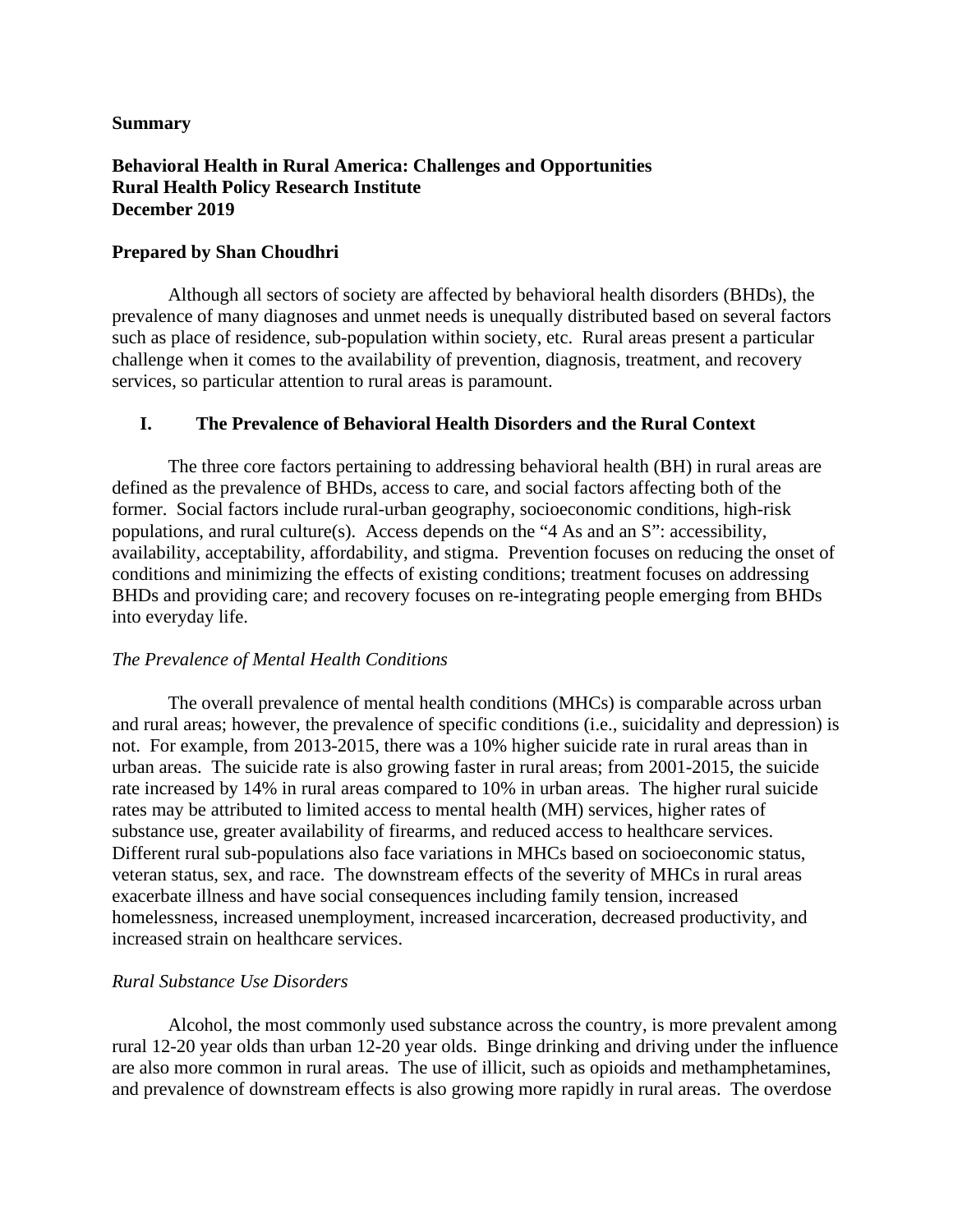death rate in rural areas grew by 325% between 1999-2015 and surpassed the overdose death rate in urban areas in 2015.

## *Factors Contributing to Rural Behavioral Health Needs*

Rural-urban behavioral health disparities are largely related to socioeconomic disparities (i.e., more poverty, higher unemployment, and less insurance in rural areas) between the two environments. Rural residents also tend to face greater stigma, higher rates of chronic illness, increased hopelessness, and lower education rates than their urban counterparts.

### *Rural Sub-populations at High Risk*

Women (particularly pregnant women), adolescents, children, veterans, minority racial and ethnic populations, elderly populations, and people with co-occurring conditions are particularly vulnerable to MHCs and substance use disorders (SUDs) in a rural context.

## **II. Access to Behavioral Health Services**

### *Accessibility*

Rural people face added challenges (shortages of behavioral health providers, limited specialty services, and long travel distances) to accessing behavioral health services as compared to their urban counterparts, and achieving equal access for rural people will require creative strategies such as regionalizing systems of behavioral health care, encouraging the integration of behavioral health and acute medical care medical services, expanding telehealth, and implementing team-based systems of care.

### *Availability*

An appropriately trained behavioral health workforce is required for services to be available. According to a previous study, rurality and per capita income were the two most reliable predictors of mental health workforce shortages; shortages in rural areas can be attributed to underfunding of behavioral health services, low salaries, limited reimbursement, high case loads, and limited supporting services. As such, rural areas need to maximize use of their scarce local resources by expanding workforces, implementing team-based care approaches, using community workers, and finding alternative ways to deliver care. Medication-assisted treatment (MAT) is also limited in rural areas; in 2017, 60% of rural counties did not have a physician qualified to prescribe buprenorphine for opioid use disorder (OUD). Criminal justice systems in rural areas also report high levels of MHCs in their incarcerated populations but inadequate resources to address them.

## *Acceptability*

Acceptability is linked to stigma; a lack of anonymity in rural areas discourages people from seeking care for MHCs. As such, it is necessary for rural areas to facilitate the integration of behavioral health services into primary and acute care services. Acceptability is also tied to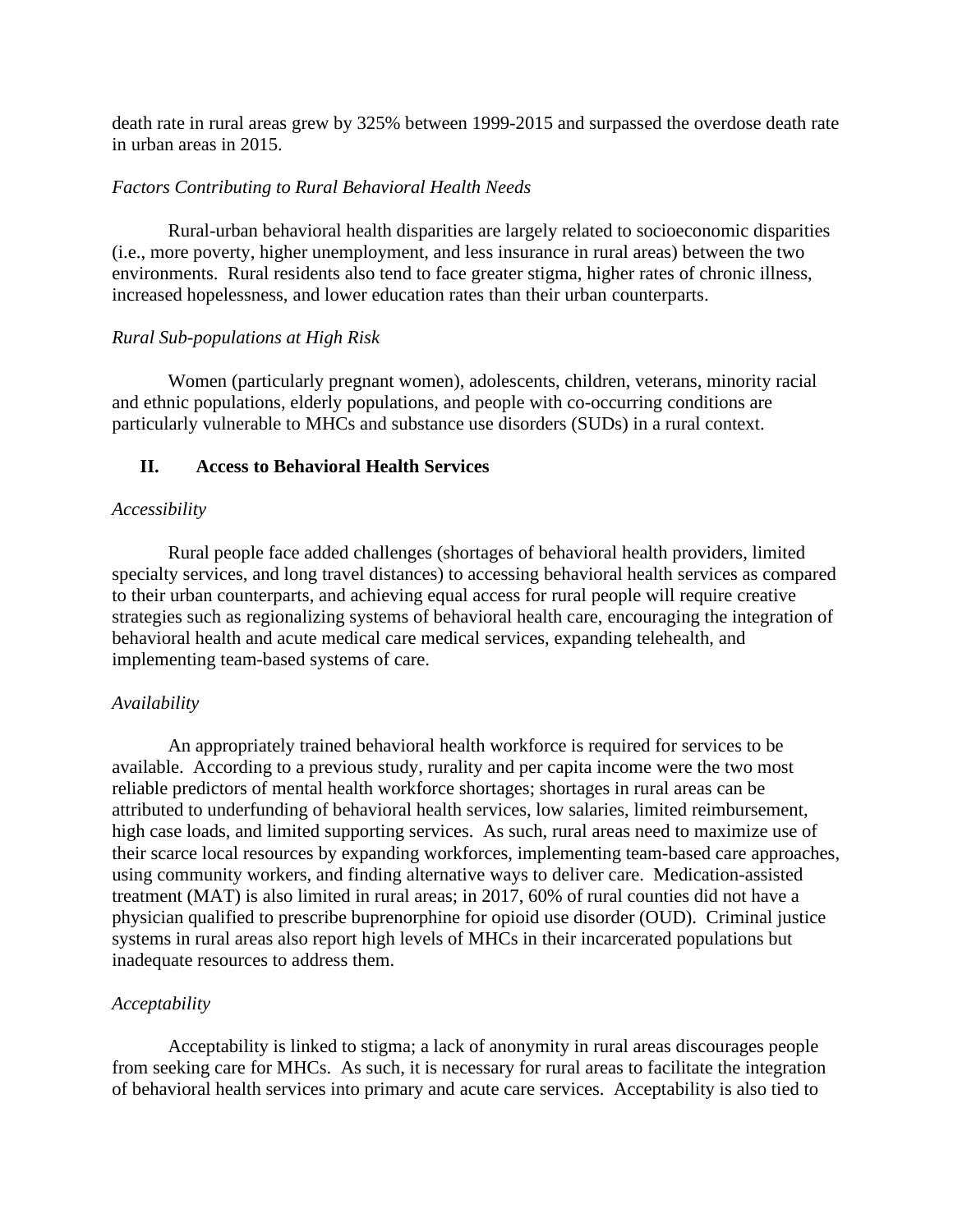cultural sensitivity; it is essential for behavioral health providers to be attuned to the unique cultural and clinical needs of the populations that they serve.

### *Affordability*

Rural residents have a higher likelihood of being uninsured, are less likely to be insured through an employer, and are more likely to receive Medicaid than urban people. About 2/3 of rural uninsured individuals live in states that did not expand Medicaid under the Affordable Care Act. Rural people covered by private insurance are more likely than urban people to have high deductibles and are less likely to have a health savings account. Providers also contribute to the problem; for example, some behavioral health providers may not participate in provider panels for commercial health plans, and some (especially OUD treatment programs) may offer their services on a cash-only basis.

#### *Stigma*

Social misconceptions, stereotypes, prejudices, misinformation, and a lack of anonymity are all issues in rural communities that stigmatize MHCs and behavioral health disorders and also discourage people from seeking treatment.

#### *Facilities*

Rural people often do not have access to behavioral health treatment facilities; those who do typically have less choice and must travel a longer distance than their urban peers. Of the 595 active psychiatric hospitals in the united states, only 73 are in rural areas; of the 1,054 acute care hospitals that operate prospective payment-exempt psychiatric units, only 232 are in rural areas. Approximately 80% of substance use treatment centers can be found in urban areas. As such, telehealth is a promising tool for expanding behavioral health treatment services in rural areas. Barriers to telehealth adoption and utilization include reimbursement challenges, a lack of high speed internet access, cross-state licensure issues, and challenges pertaining to incorporating telehealth into clinical care settings.

#### *Rural-Urban Differences in the Use of Behavioral Health Services*

Rural residents are generally less likely to make use of office visits and more likely to receive medications for their behavioral health conditions. They are also generally less likely to receive treatment for their diagnoses than their urban counterparts. Rural people are more likely to seek help through primary care providers, hospitals, schools, the criminal justice system, and faith-based organizations. However, travel distance presents a significant barrier to accessing services of any kind. Despite other types of challenges (provider supply, reimbursement rates, practice patterns, etc.), integration of behavioral health services into general medical care is a promising solution for access challenges. Increased behavioral health training (i.e., MAT training) for healthcare providers is a necessary component of this integration.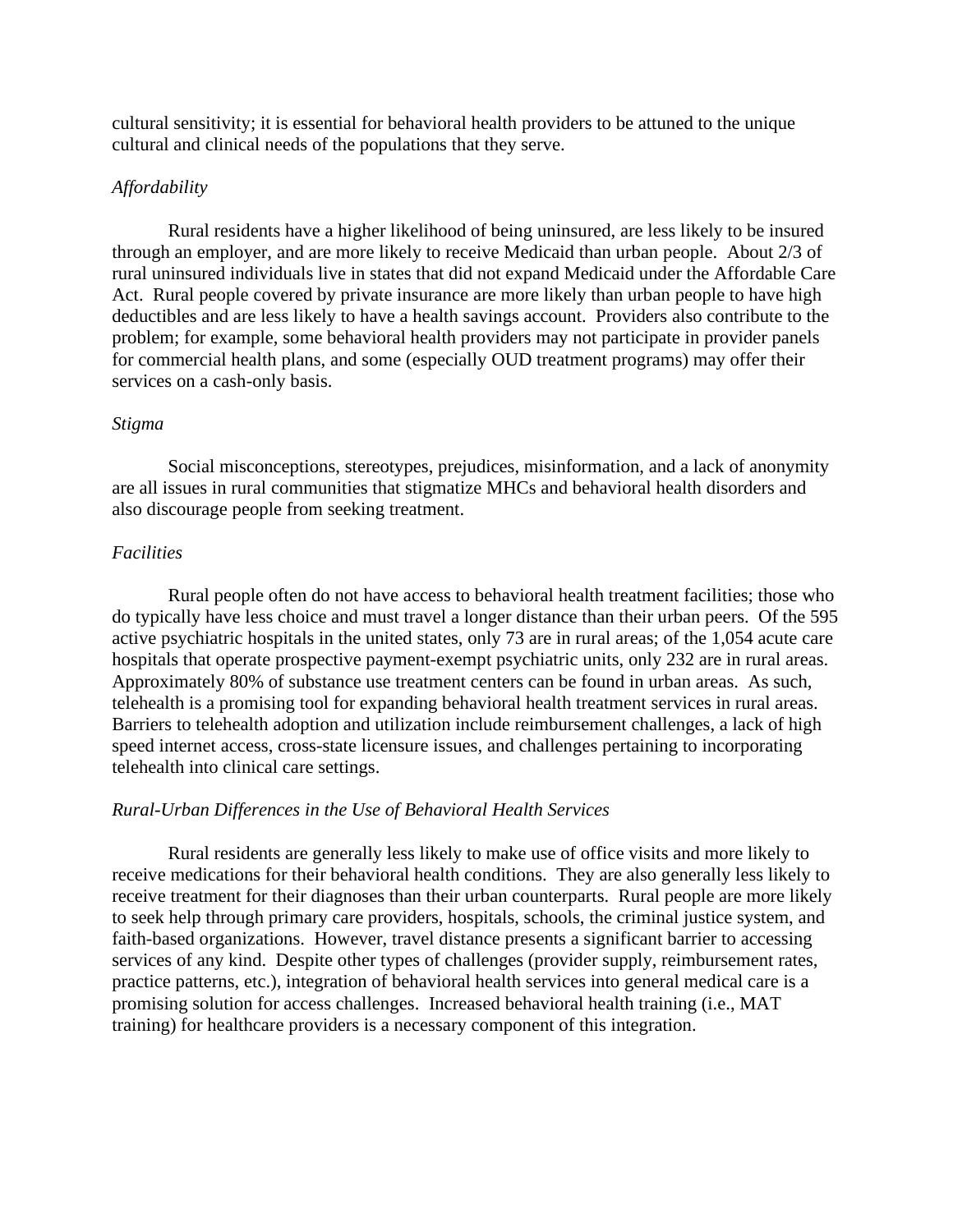### **III. Developing Comprehensive Behavioral Health Service Systems**

A community-wide response involving different stakeholders is necessary for implementing comprehensive strategies for prevention, treatment, and recovery in rural areas.

#### *Community Engagement*

Community engagement is the first step toward recruiting necessary stakeholders. Broad-based coalitions have been proven to enhance local behavioral health services significantly. Project Vision based in Rutland, Vermont is an example. Since 2012, it has engaged more than 100 local, state, and federal stakeholders and has reported reductions in drugrelated crimes, increases in treatment options, and the development of recovery programs in its target area(s).

#### *Prevention*

The implementation of evidence-based prevention strategies can address and minimize individual and societal costs of behavioral health disorders (BHDs); they should address the needs of high-risk populations and the general population, and they must be adapted to the unique needs of each community. Successful strategies that rural communities may consider include laws, regulations, and community education to reduce harmful alcohol use; laws and regulations to reduce access to lethal means of suicide; school-based social and emotional learning programs to prevent the onset of BHDs in children and adolescents; community-based parenting programs; training programs to help gatekeepers identify people with mental illness; broad-based coalitions; and/or needle/syringe exchange programs. The Fostering Futures Project in Wisconsin provides an example of a prevention strategy. In a coordinated effort between a local clinic and a local school district, the Fostering Futures Project has witnessed an increase in behavioral health service utilization, a decrease in school suspensions/expulsions, a decrease in substance use rates, a decrease in teen births, an increase in staff understanding of trauma issues, an increase in graduation rates, and an improvement in student health measures.

#### *Treatment*

Treatment must be evidence-based, coordinated/integrated, and tailored to each individual. As discussed earlier, integration of behavioral health and primary care is key, and the most common model of this integration puts specialty behavioral health providers into primary care settings. Integration can incorporate referral agreements, shared space arrangements, contractual agreements, and employment arrangements. In this model, primary care providers are responsible for screening for BHDs and the prescription of medications, while counselors and psychologists provide counseling and psychotherapy. More recently, the integration of MAT into primary care settings has gained traction. Cherokee Health Systems in Tennessee is an example of a rural integrated service; it embeds behavioral health consultants (i.e., psychologists, clinical social workers, etc.) into primary care teams, and coordination of care is facilitated through shared electronic health records. Regionalization of services depends on linkages between local providers and specialty behavioral health providers; an example is the hub-andspoke model of MAT for OUDs. The spokes are local service providers who are MAT-qualified,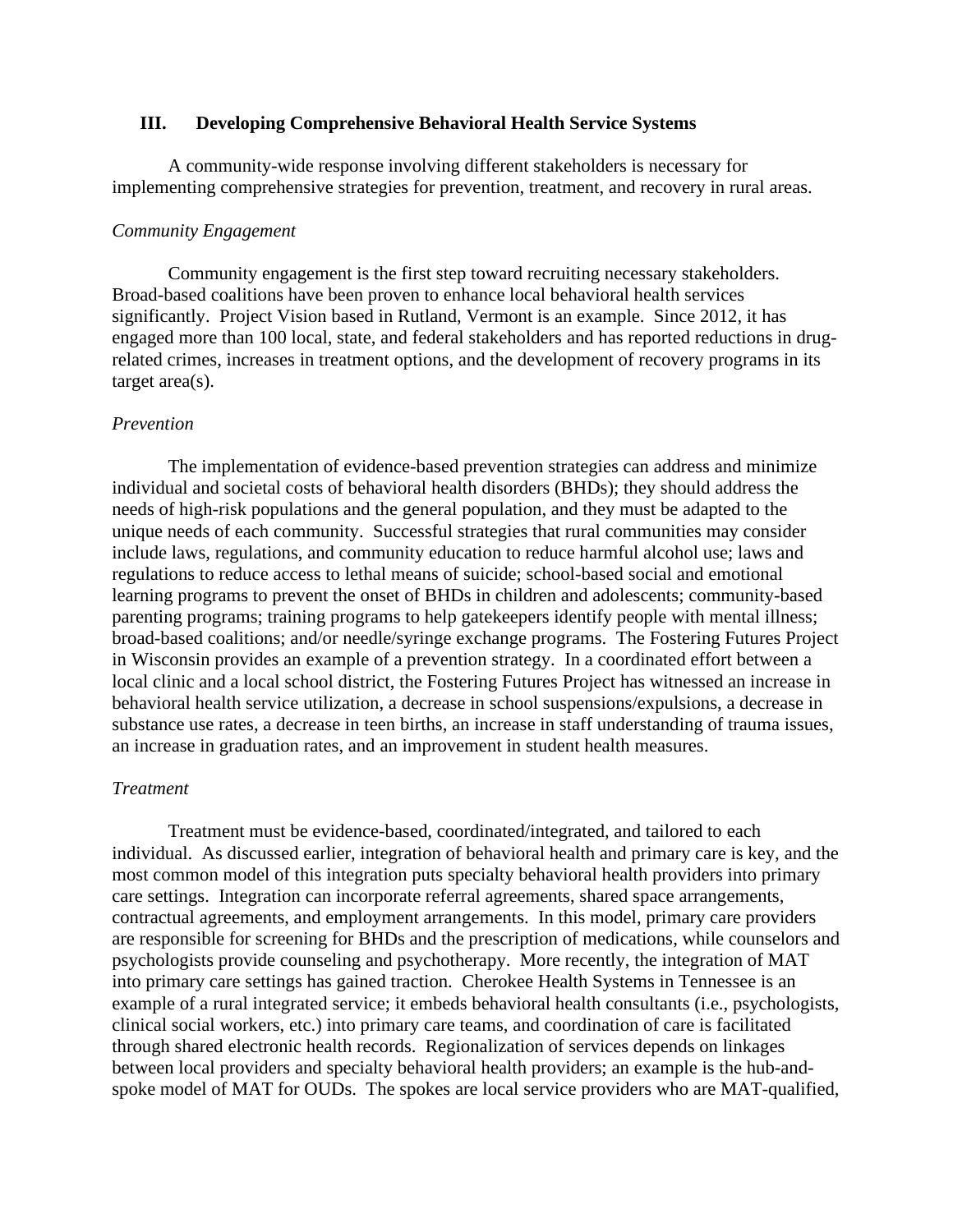and the hubs are larger specialty providers who offer consultative support and act as a referral source for patients with more complex needs. Washington State and West Virginia have implemented hub-and-spoke networks for MAT delivery in rural areas. Telebehavioral health is a final option for expanding access to behavioral health care in rural areas, as it can improve access to evaluation and diagnosis, case consultation, treatment, medication management, continuing care, and provider education. The Wyoming Trauma Telehealth Treatment Clinic for survivors of domestic violence and sexual assault is an example; doctoral students from the University of Wyoming provide services under the supervision of psychologists.

## *Recovery*

Recovery is supported by good relationships, financial security, satisfying work, personal growth, affirming living environments, culture or spirituality, and resilience to stress/adversity. Community education programs aimed at reducing stigma are the first step toward developing a supportive environment for recovery programs, and support for recovery may take the form of self-help groups, peer support, recovery support services, and/or recovery centers. The Personal Helpers and Mentors (PHaMs) service and the Vermont Recovery Network are examples of community-based recovery programs. Peer recovery programs, often involving the use of peerrecovery coaches to help clients, implemented in rural areas include the Centra Wellness Network, the Marquette Peer Recovery Drop-In Center, and START – Sobriety Treatment and Recovery Teams. The Marquette Peer Recovery Drop-In Center in Michigan's Upper Peninsula offers peer mentoring/coaching, connection to resources, recovery groups, and social activities for individuals recovering from substance use disorders.

# **IV. Policy Options to Address Behavioral Health Disorders**

Increased policy attention and the mobilization of local resources have worked together produce promising strategies and approaches to the expansion of behavioral health services in rural areas. There are four broad, interrelated areas where focused policies are needed. All of these areas depend on each other for their success.

## *Promote Rural Community Engagement*

Policy strategies for promoting community engagement include the following:

- Leveraging existing and new federal and state incentives, technical assistance, and funding to encourage collaborative community engagement to address social and economic drivers of behavioral health disorders; combatting stigma; undertaking education programs; engaging stakeholders; rationalizing use of scarce resources; developing prevention, treatment, and recovery services; and connecting to regional systems of care.
- Using state and local resources and organizations to disseminate information on successful rural prevention, treatment, and recovery strategies and support the adaptation of these programs to fit unique local needs.
- Using state and local resources and organizations to support rural community education aimed at reducing stigma, promoting awareness that behavioral health disorders are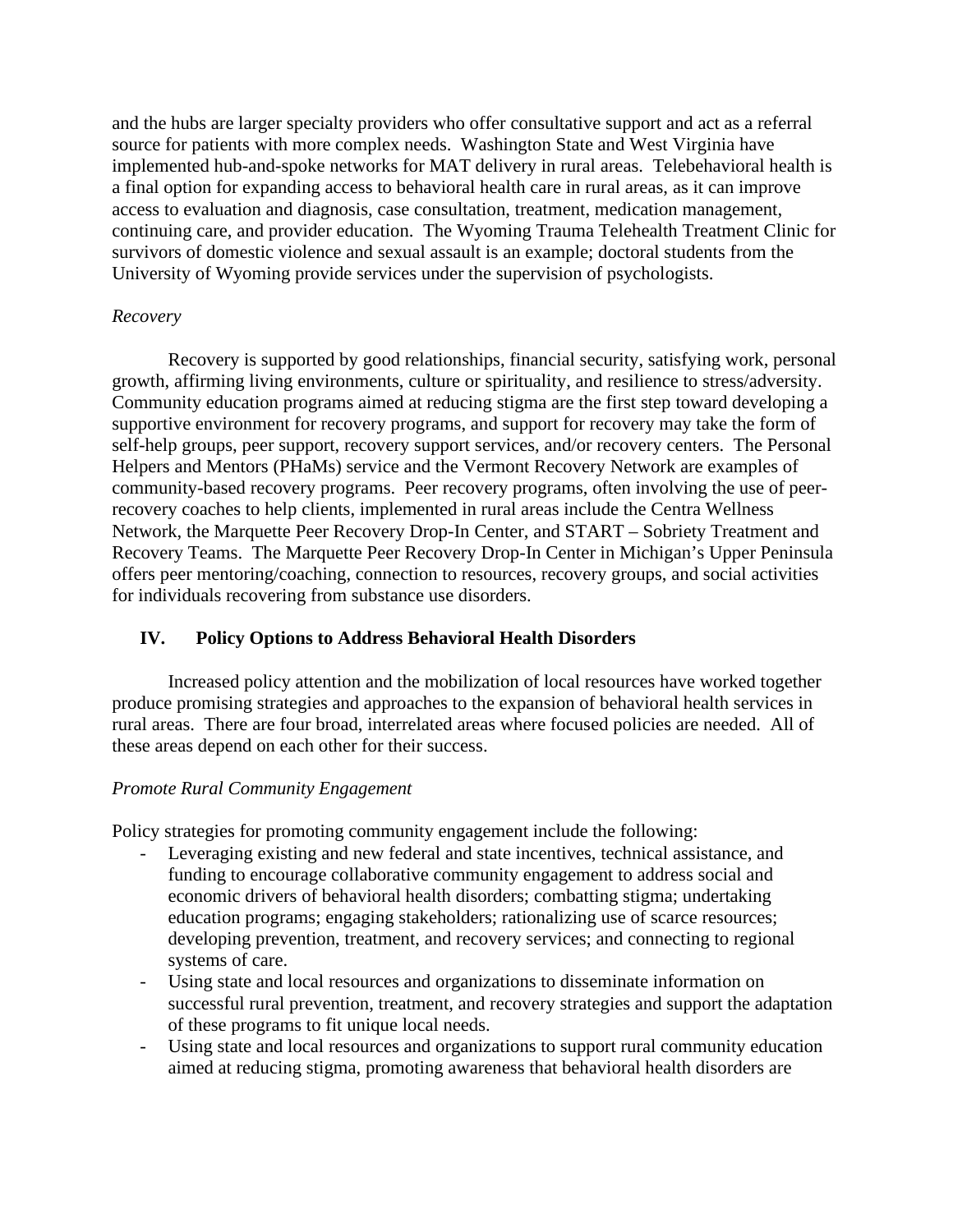preventable and treatable, and informing residents about existing behavioral health resources.

- Helping local communities and regions explore alternative sources of support for local, regional, and state efforts to improve behavioral health service systems, including philanthropic and foundation funding, hospital-community benefit resources, in-kind contributions, sharing of resources, and the use of settlement funds that may result from suits against the pharmaceutical industry.

## *Support Development of Local and Regional Behavioral Health Services*

Policy strategies for developing systems of care at the local and regional level include the following:

- Requiring local and state behavioral health agencies and organizations to assess local and regional gaps

in services, unmet needs, the adequacy of service systems, and available resources to expand access to services.

- Encouraging and providing technical assistance to local, county, and state behavioral health agencies to plan and develop regional prevention, treatment, and recovery services.
- Using existing federal and state programs to create incentives to develop regional systems of behavioral health care that minimize unproductive competition, conserve scarce resources, provide access to specialty services, support local service delivery, and develop a financially sustainable service system.
- Encouraging states to invest in regional evidence-based prevention, treatment, harm reduction, and recovery programs.

# *Reform Behavioral Health Regulatory and Payment Policies*

Strategies for regulatory and payment policy reform can lead to the expansion of coverage for behavioral health disorders and can support innovative care delivery system models by the following:

- Encouraging the integration of behavioral health and primary care services.
- Promoting the delivery of behavioral health services by Federally Qualified Health Centers, Rural Health Clinics, school-based clinics, and rural hospitals.
- Expanding the use of telehealth technology to facilitate access to treatment and recovery services.
- Modernizing telehealth policies to expand the use of technology to improve prevention, enhance access to care, and promote recovery.
- Funding the use of peer recovery workers.
- Supporting access to affordable health care coverage by improving the functioning of state health insurance markets, reducing regulatory burdens, and expanding Medicaid.

# *Expand the Behavioral Health Workforce and Create Incentives for Rural Practice*

Policy strategies for expanding rural behavioral health workforces include the following:

Exploring federal and state reimbursement and scope-of-practice regulations to expand the pool of reimbursable providers.